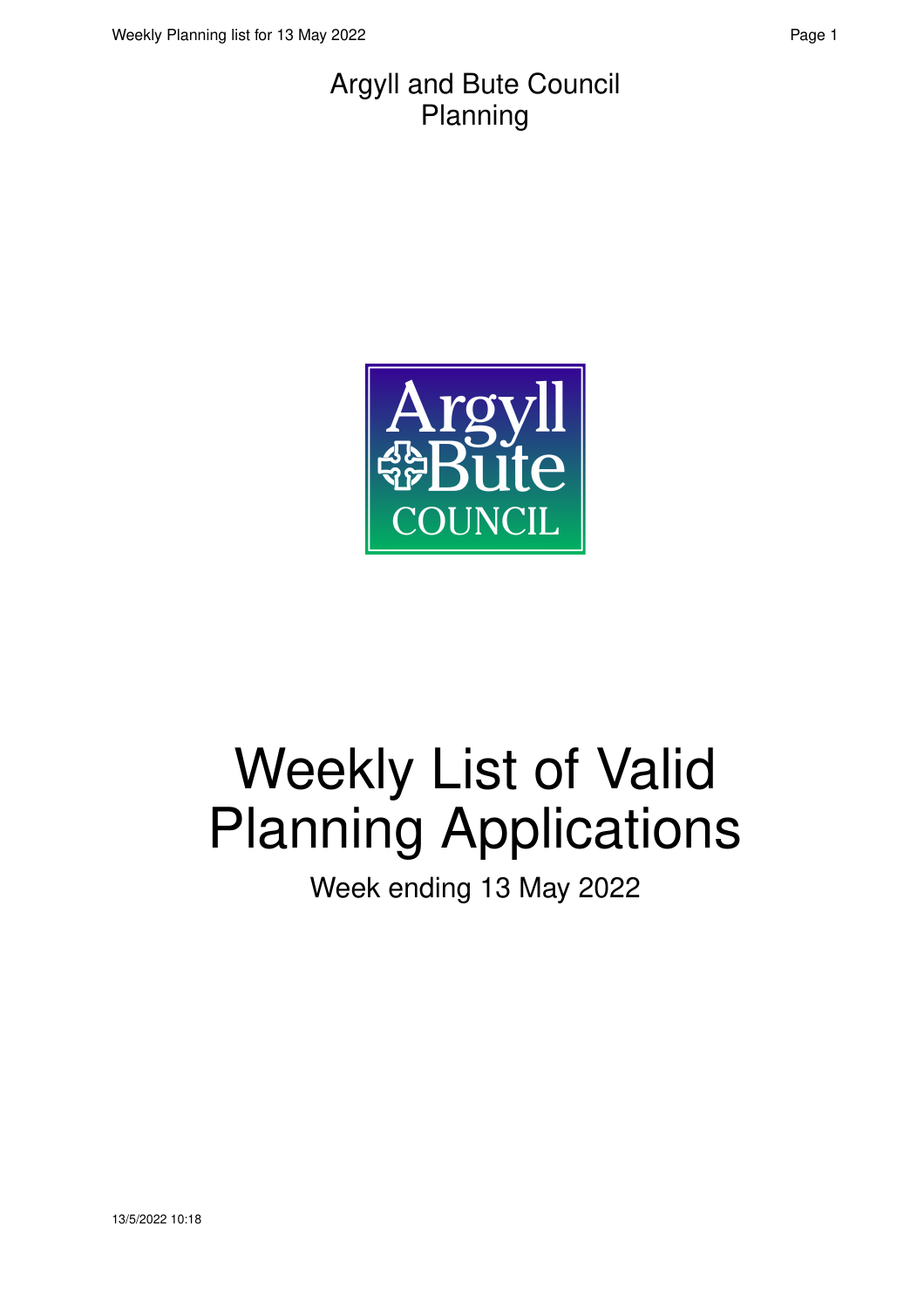### **Bute and Cowal**

| Reference:                                                     | 21/02436/PP                                                                                                                    | Officer:<br>Telephone: | Allocated To Area Office<br>01546 605518                           |  |
|----------------------------------------------------------------|--------------------------------------------------------------------------------------------------------------------------------|------------------------|--------------------------------------------------------------------|--|
| <b>Ward Details:</b><br><b>Community Council:</b><br>Proposal: | 07 - Dunoon<br>South Cowal Community Council<br>Formation of enclosed area for boat storage and erection of<br>1.8m high fence |                        |                                                                    |  |
| Location:                                                      | 7UG                                                                                                                            |                        | Toward Sailing Club, Toward, Dunoon, Argyll And Bute, PA23         |  |
| <b>Applicant:</b>                                              | <b>Toward Seasports Club</b><br>C/o Agent                                                                                      |                        |                                                                    |  |
| Agent:                                                         | <b>Affordable Architect Services</b><br>7EL                                                                                    |                        | Dunallan, 20 Nelson Street, Dunoon, Argyll And Bute, PA23          |  |
| <b>Development Type:</b><br><b>Grid Ref:</b>                   | N10B - Other developments - Local<br>211084 - 667786                                                                           |                        |                                                                    |  |
| Reference:                                                     | 22/00483/PP                                                                                                                    | Officer:<br>Telephone: | Allocated To Area Office<br>01546 605518                           |  |
| <b>Ward Details:</b>                                           | 06 - Cowal                                                                                                                     |                        |                                                                    |  |
| <b>Community Council:</b>                                      | Sandbank Community Council                                                                                                     |                        |                                                                    |  |
| Proposal:                                                      |                                                                                                                                |                        | Erection of single storey industrial unit and formation of vehicle |  |
| Location:                                                      | access<br>bank, Argyll And Bute                                                                                                |                        | Plot 1.5, Sandbank Business Park, Highland Avenue, Sand-           |  |
| <b>Applicant:</b>                                              | New Land (Argyll) Limited<br>22 Walker Street, Edinburgh, EH3 7HR                                                              |                        |                                                                    |  |
| Agent:                                                         | <b>Ryder Architecture</b>                                                                                                      |                        |                                                                    |  |
|                                                                | 221 West George Street, Glasgow, G2 2ND                                                                                        |                        |                                                                    |  |
| <b>Development Type:</b><br><b>Grid Ref:</b>                   | N04B - Business and Industry - Local<br>216949 - 679900                                                                        |                        |                                                                    |  |
| Reference:                                                     | 22/00817/TPO                                                                                                                   | Officer:<br>Telephone: | <b>Steven Gove</b><br>01546 605518                                 |  |
| <b>Ward Details:</b>                                           | 08 - Isle Of Bute                                                                                                              |                        |                                                                    |  |
| <b>Community Council:</b>                                      | <b>Bute Community Council</b>                                                                                                  |                        |                                                                    |  |
| Proposal:                                                      | Proposed felling of 23 Ash Trees                                                                                               |                        |                                                                    |  |
| Location:                                                      |                                                                                                                                |                        | Skeoch Ground Lease, Argyle Place, Rothesay, Isle Of Bute,         |  |
|                                                                | Argyll And Bute                                                                                                                |                        |                                                                    |  |
| <b>Applicant:</b>                                              | Mr Graham McKirdy                                                                                                              |                        |                                                                    |  |
| Agent:                                                         | Caledonian Tree Services Ltd                                                                                                   |                        | Mount Stuart, Isle Of Bute, Argyll And Bute, PA20 9LR              |  |
|                                                                | 4SG                                                                                                                            |                        | South Craigmarloch , Port Glasgow Road, Kilmacolm, PA13            |  |
| <b>Development Type:</b><br><b>Grid Ref:</b>                   | N0 - not required for statutory returns<br>208278 - 665601                                                                     |                        |                                                                    |  |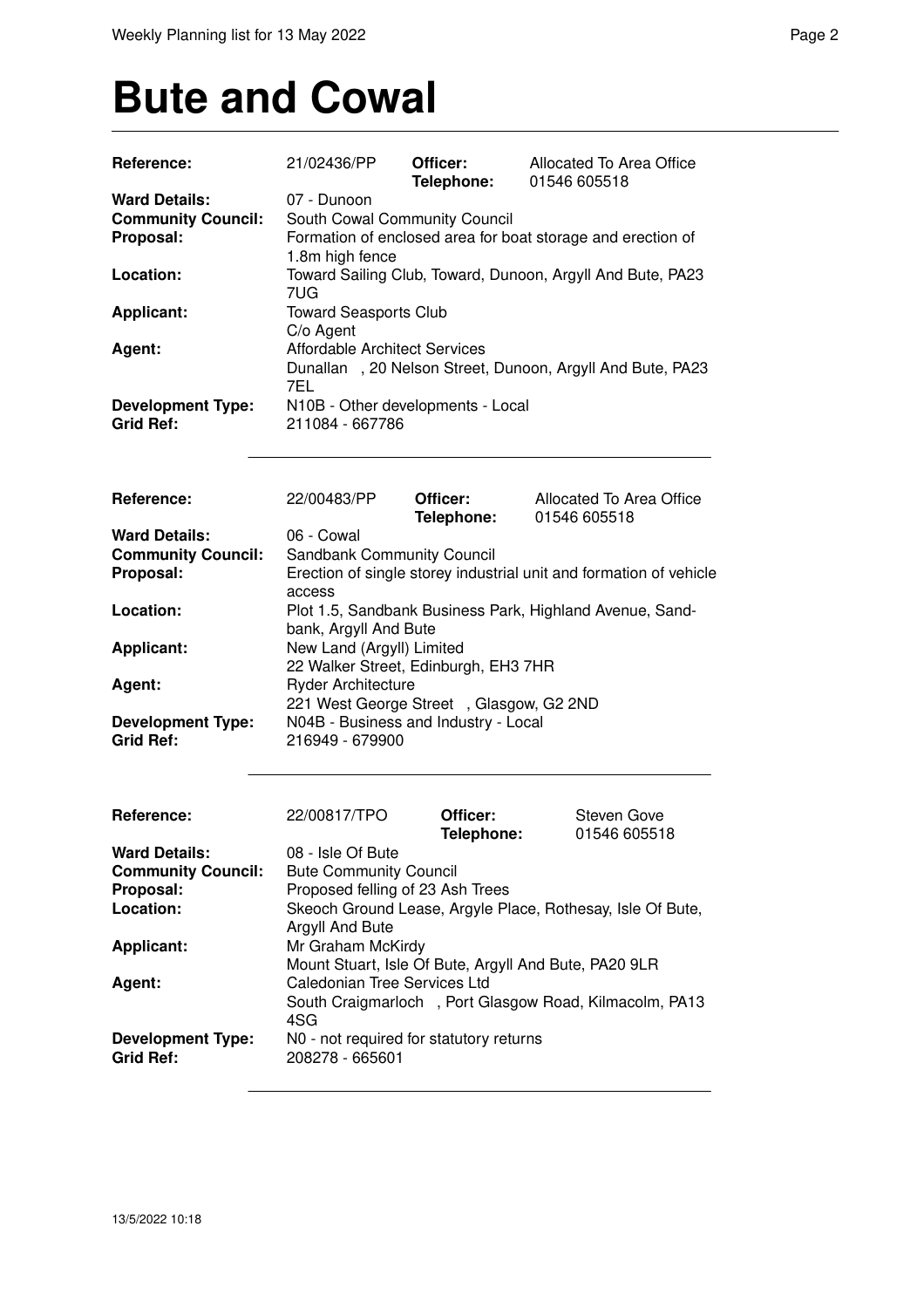| Reference:                                                                                                 | 22/00835/TPO                                                                                                                                                                                                                                                                                                        | Officer:<br>Telephone: | Karen Malloy<br>01546 605518                                                                                                                                                                                 |  |  |
|------------------------------------------------------------------------------------------------------------|---------------------------------------------------------------------------------------------------------------------------------------------------------------------------------------------------------------------------------------------------------------------------------------------------------------------|------------------------|--------------------------------------------------------------------------------------------------------------------------------------------------------------------------------------------------------------|--|--|
| <b>Ward Details:</b><br><b>Community Council:</b><br>Proposal:<br>Location:<br><b>Applicant:</b><br>Agent: | 07 - Dunoon<br>South Cowal Community Council<br>Felling of 5 Sycamore trees, coppice 16 Hazel trees and 1 Wil-<br>low tree<br>Thornwood Woodland, South Campbell Road, Innellan,<br>Dunoon, Argyll And Bute<br>Mr Alexander Mitchell<br>Balglass, 1 Glenacre, Innellan, Dunoon, Argyll And Bute, PA23<br>7TG<br>N/A |                        |                                                                                                                                                                                                              |  |  |
| <b>Development Type:</b><br><b>Grid Ref:</b>                                                               | N0 - not required for statutory returns<br>214240 - 669785                                                                                                                                                                                                                                                          |                        |                                                                                                                                                                                                              |  |  |
| Reference:                                                                                                 | 22/00921/PP                                                                                                                                                                                                                                                                                                         | Officer:               | Steven Gove                                                                                                                                                                                                  |  |  |
| <b>Ward Details:</b><br><b>Community Council:</b><br>Proposal:<br>Location:<br><b>Applicant:</b><br>Agent: | 06 - Cowal<br>Kilfinan Community Council<br>Planning Permission 97/01526/DET<br>2ER<br>Paul David Barker<br>2ER<br>N/A                                                                                                                                                                                              | Telephone:             | 01546 605518<br>Application for Discharge of Section 75 Obligation relative to<br>Melda House, Kilfinan, Tighnabruaich, Argyll And Bute, PA21<br>Melda House, Kilfinan, Tighnabruaich, Argyll And Bute, PA21 |  |  |
| <b>Development Type:</b><br><b>Grid Ref:</b>                                                               | N0 - not required for statutory returns<br>193761 - 674272                                                                                                                                                                                                                                                          |                        |                                                                                                                                                                                                              |  |  |
| Reference:                                                                                                 | 22/00963/NMA                                                                                                                                                                                                                                                                                                        | Officer:               | Allocated To Area Office                                                                                                                                                                                     |  |  |
| <b>Ward Details:</b><br><b>Community Council:</b><br>Proposal:                                             | Telephone:<br>01546 605518<br>06 - Cowal<br><b>Strachur Community Council</b><br>Non Material Amendment to Planning Permission 19/02371/PP<br>(Redevelopment of ruined cottages to form ancillary accommo-<br>dation) Change of roof finish to higher section of cottage and<br>omission of remaining chimney       |                        |                                                                                                                                                                                                              |  |  |
| Location:                                                                                                  | Argyll And Bute, PA27 8DG                                                                                                                                                                                                                                                                                           |                        | Rowantree Cottage, Strachur Mill Road, Strachur, Cairndow,                                                                                                                                                   |  |  |
| <b>Applicant:</b>                                                                                          | Mr David Allan<br>Rowantree Cottage, Strachur Mill Road, Strachur, Cairndow,                                                                                                                                                                                                                                        |                        |                                                                                                                                                                                                              |  |  |
| Agent:                                                                                                     | Argyll And Bute, PA27 8DG<br>George Muir<br>2 Coldstream Drive, Rutherglen, Glasgow, G73 3LQ                                                                                                                                                                                                                        |                        |                                                                                                                                                                                                              |  |  |
| <b>Development Type:</b><br><b>Grid Ref:</b>                                                               | NMA_4W - NMA - Householder (4 wk target)<br>210081 - 701603                                                                                                                                                                                                                                                         |                        |                                                                                                                                                                                                              |  |  |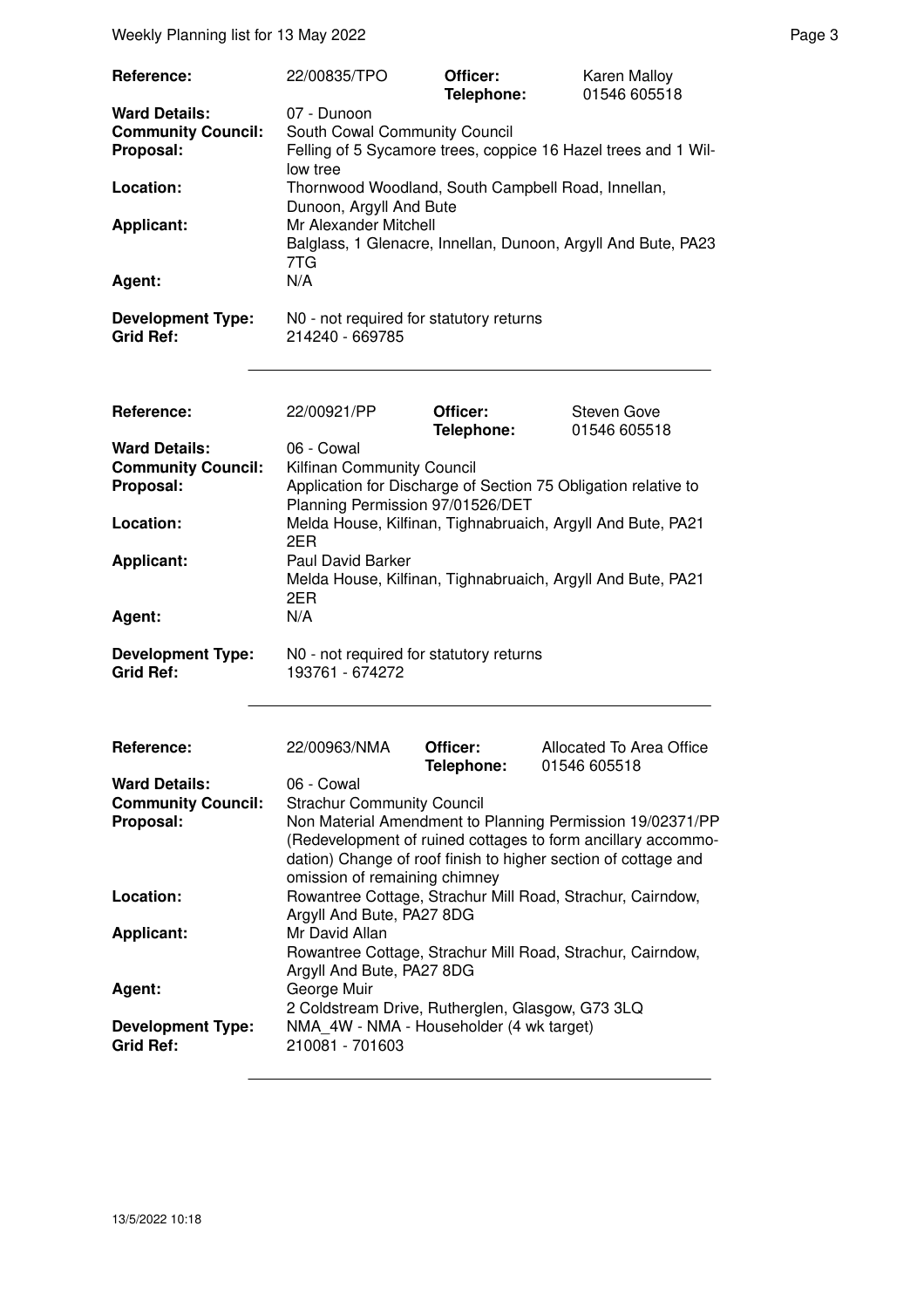| Reference:                            | 22/00973/TELNOT                                             | Officer:<br>Telephone: | Allocated To Area Office<br>01546 605518 |
|---------------------------------------|-------------------------------------------------------------|------------------------|------------------------------------------|
| <b>Ward Details:</b>                  | 06 - Cowal                                                  |                        |                                          |
| <b>Community Council:</b>             | <b>Strachur Community Council</b>                           |                        |                                          |
| Proposal:                             | Installation of telecommunications apparatus                |                        |                                          |
| Location:                             | Strachur Telecommunications Mast, Strachur, Argyll And Bute |                        |                                          |
| <b>Applicant:</b>                     | Dot Surveying Ltd                                           |                        |                                          |
|                                       | 8 Blandfield Road, London, SW12 8BG                         |                        |                                          |
| Agent:                                | N/A                                                         |                        |                                          |
| <b>Development Type:</b><br>Grid Ref: | N0 - not required for statutory returns<br>209464 - 702751  |                        |                                          |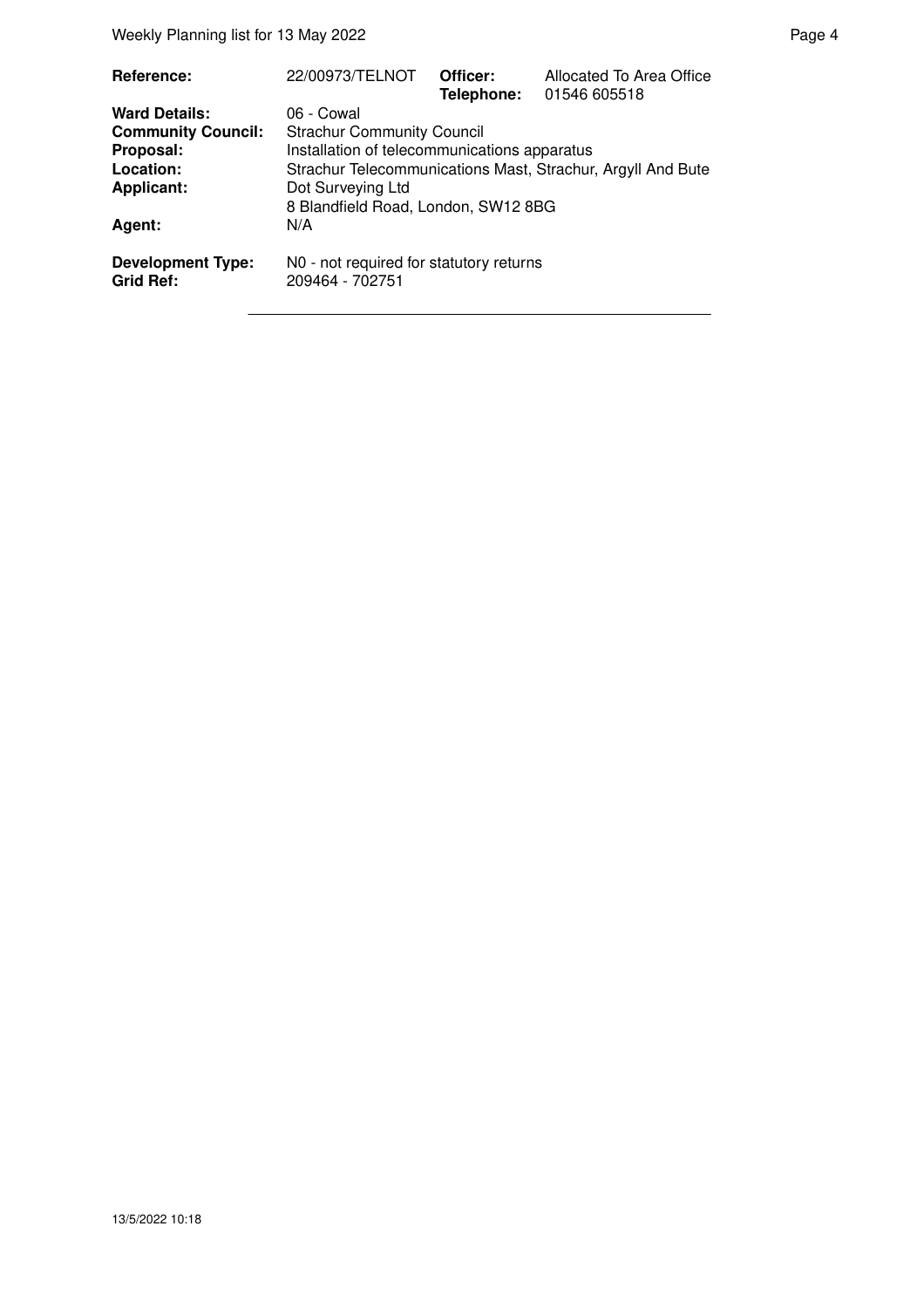#### **Helensburgh and Lomond**

| Reference:                                                                                       | 22/00511/PP                                                                                                                                                                                                                                                          | Officer:<br>Telephone: | Allocated To Area Office<br>01546 605518                   |  |  |
|--------------------------------------------------------------------------------------------------|----------------------------------------------------------------------------------------------------------------------------------------------------------------------------------------------------------------------------------------------------------------------|------------------------|------------------------------------------------------------|--|--|
| <b>Ward Details:</b><br><b>Community Council:</b><br>Proposal:<br>Location:<br><b>Applicant:</b> | 11 - Helensburgh And Lomond South<br>Helensburgh Community Council<br>Formation of dormer window to front elevation<br>30 Duncan Road, Helensburgh, Argyll And Bute, G84 9DQ<br>Mr And Mrs Stuart McWalters<br>30 Duncan Road, Helensburgh, Argyll And Bute, G84 9DQ |                        |                                                            |  |  |
| Agent:                                                                                           | N/A                                                                                                                                                                                                                                                                  |                        |                                                            |  |  |
| <b>Development Type:</b><br><b>Grid Ref:</b>                                                     | N01 - Householder developments<br>230297 - 683407                                                                                                                                                                                                                    |                        |                                                            |  |  |
| Reference:                                                                                       | 22/00542/PPP                                                                                                                                                                                                                                                         | Officer:<br>Telephone: | Allocated To Area Office<br>01546 605518                   |  |  |
| <b>Ward Details:</b><br><b>Community Council:</b><br>Proposal:                                   | 09 - Lomond North<br><b>Garelochhead Community Council</b><br>Renewal of planning permission in principle reference<br>18/02706/PPP (Site for the erection of dwellinghouse)                                                                                         |                        |                                                            |  |  |
| Location:                                                                                        | 0EL                                                                                                                                                                                                                                                                  |                        | Denehard, Garelochhead, Helensburgh, Argyll And Bute, G84  |  |  |
| <b>Applicant:</b>                                                                                | Mrs R Macaulay<br>Denehard, Garelochhead, Helensburgh, Argyll And Bute, G84<br>0EL                                                                                                                                                                                   |                        |                                                            |  |  |
| Agent:                                                                                           | Clark Design Architecture<br>Strathleven House                                                                                                                                                                                                                       |                        | , Levenside Road, Dumbarton, G82 3PD                       |  |  |
| <b>Development Type:</b><br><b>Grid Ref:</b>                                                     | N03B - Housing - Local<br>223483 - 690402                                                                                                                                                                                                                            |                        |                                                            |  |  |
| Reference:                                                                                       | 22/00597/LIB                                                                                                                                                                                                                                                         | Officer:<br>Telephone: | Allocated To Area Office<br>01546 605518                   |  |  |
| <b>Ward Details:</b>                                                                             | 10 - Helensburgh Central                                                                                                                                                                                                                                             |                        |                                                            |  |  |
| <b>Community Council:</b><br>Proposal:                                                           | <b>Helensburgh Community Council</b><br>Re-painting of eaves and soffits (with Farrow and Ball black<br>paint)                                                                                                                                                       |                        |                                                            |  |  |
| Location:<br><b>Applicant:</b>                                                                   | 50 Charlotte Street, Helensburgh, Argyll And Bute, G84 7SR<br>Mrs Dawn Anderson<br>Hapland Coach House, 50 Charlotte Street, Helensburgh,                                                                                                                            |                        |                                                            |  |  |
| Agent:                                                                                           | Argyll And Bute, G84 7SR<br><b>HMA Architects</b>                                                                                                                                                                                                                    |                        |                                                            |  |  |
| <b>Development Type:</b><br><b>Grid Ref:</b>                                                     | $N14$ - Listed bldg + con area consents<br>230329 - 683106                                                                                                                                                                                                           |                        | 19 Charlotte Street, Helensburgh, Argyll And Bute, G84 7EZ |  |  |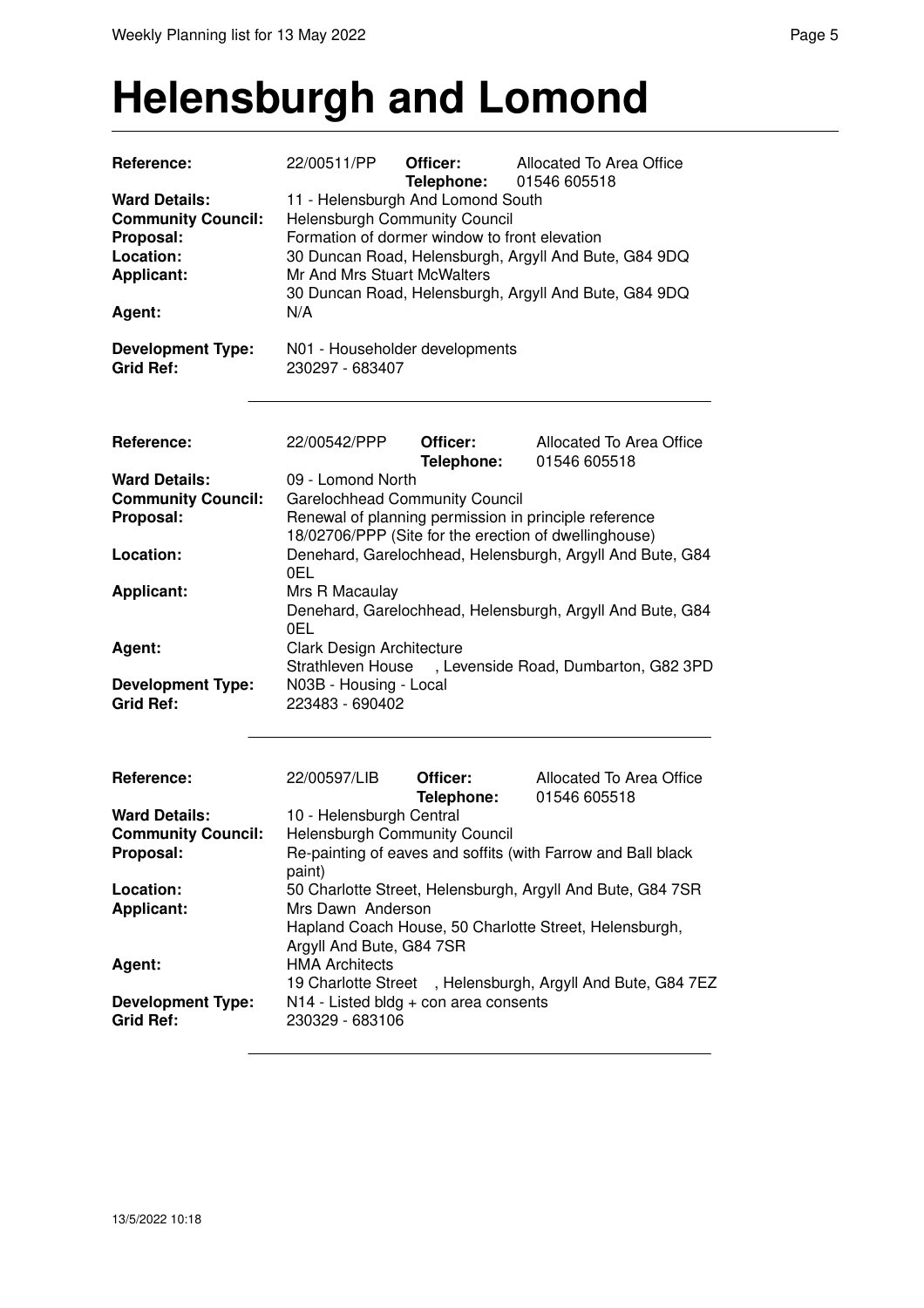Weekly Planning list for 13 May 2022 **Page 6** Page 6

| Reference:                | 22/00695/PP                          | Officer:<br>Telephone: | Allocated To Area Office<br>01546 605518                  |
|---------------------------|--------------------------------------|------------------------|-----------------------------------------------------------|
| <b>Ward Details:</b>      | 10 - Helensburgh Central             |                        |                                                           |
| <b>Community Council:</b> | <b>Helensburgh Community Council</b> |                        |                                                           |
| Proposal:                 |                                      |                        | Removal of garden shed and erection of timber garden room |
| Location:                 | G84 7SP                              |                        | 4A East Abercromby Street, Helensburgh, Argyll And Bute,  |
| <b>Applicant:</b>         | Mr Paul King                         |                        |                                                           |
|                           | G84 7SP                              |                        | 4A East Abercromby Street, Helensburgh, Argyll And Bute,  |
| Agent:                    | <b>JW CAD Services</b>               |                        |                                                           |
|                           |                                      |                        | 44 Finart Crescent , Gatrcosh, North Lanarkshire, ML5 5HE |
| <b>Development Type:</b>  | N01 - Householder developments       |                        |                                                           |
| <b>Grid Ref:</b>          | 230034 - 683081                      |                        |                                                           |
|                           |                                      |                        | .                                                         |

| Reference:                                   | 22/00744/LIB                                                                                                    | Officer:   | Allocated To Area Office                                   |
|----------------------------------------------|-----------------------------------------------------------------------------------------------------------------|------------|------------------------------------------------------------|
|                                              |                                                                                                                 | Telephone: | 01546 605518                                               |
| <b>Ward Details:</b>                         | 10 - Helensburgh Central                                                                                        |            |                                                            |
| <b>Community Council:</b>                    | <b>Helensburgh Community Council</b>                                                                            |            |                                                            |
| Proposal:                                    |                                                                                                                 |            | Replacement of 7 existing single glazed sash and case win- |
|                                              | dows (3 ground floor bay, 3 first floor bay and 1 first floor single)<br>with wooden framed double glazed units |            |                                                            |
| Location:                                    | And Bute, G84 8XT                                                                                               |            | 10 Glenan Gardens, West Argyle Street, Helensburgh, Argyll |
| <b>Applicant:</b>                            | Mr and Mrs James and Ruth Cumming                                                                               |            |                                                            |
|                                              |                                                                                                                 |            | 10 Glenan Gardens, West Argyle Street, Helensburgh, Argyll |
|                                              | And Bute, G84 8XT                                                                                               |            |                                                            |
| Agent:                                       | N/A                                                                                                             |            |                                                            |
| <b>Development Type:</b><br><b>Grid Ref:</b> | $N14$ - Listed bldg + con area consents<br>229313 - 682716                                                      |            |                                                            |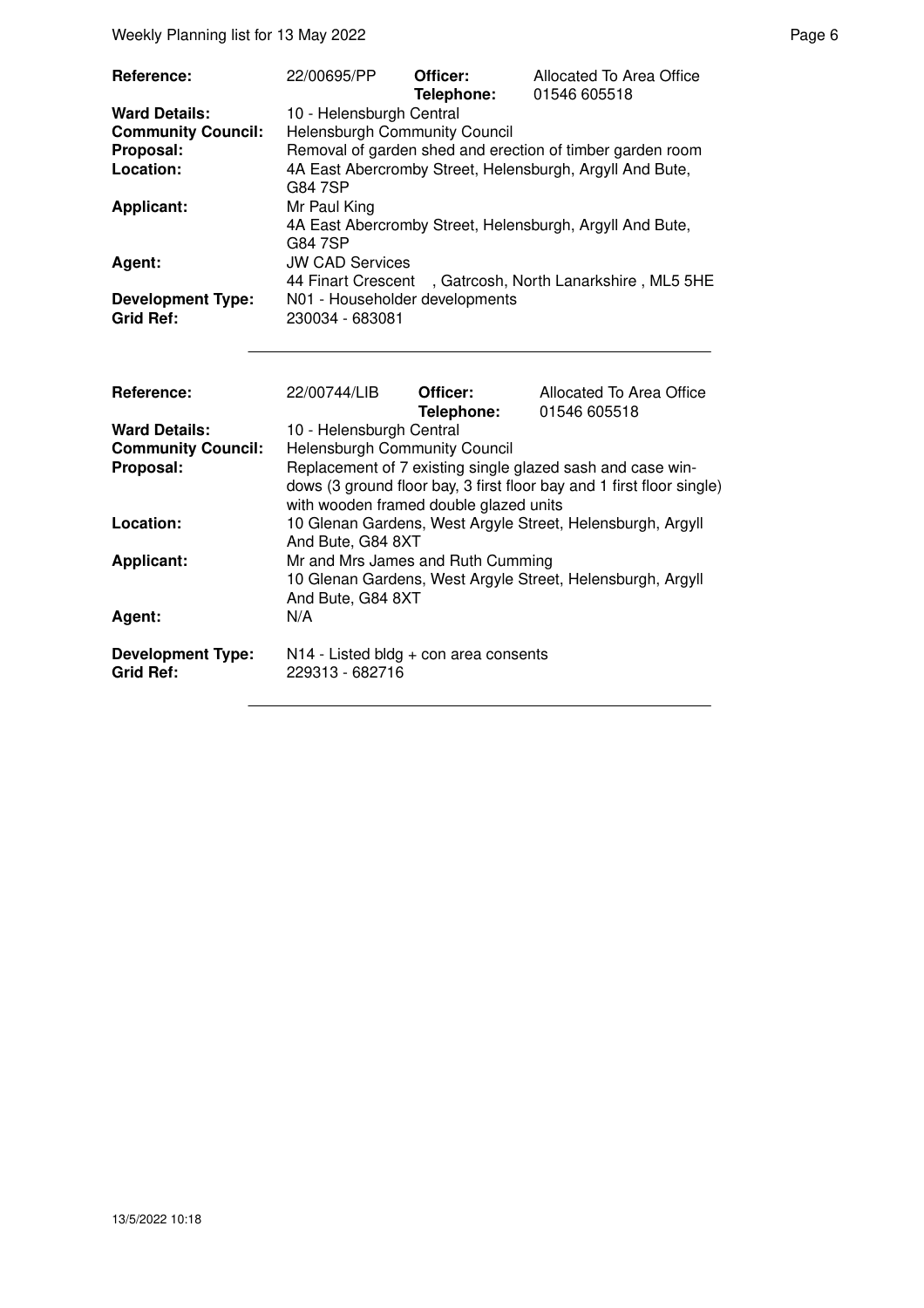#### **Oban, Lorn and the Isles**

| <b>Reference:</b>                                                                                          | 22/00333/PP                                                                                                                                                                                                                                                                                                                                                                           | Officer:                                     | Allocated To Area Office<br>01546 605518                                                                                             |  |  |
|------------------------------------------------------------------------------------------------------------|---------------------------------------------------------------------------------------------------------------------------------------------------------------------------------------------------------------------------------------------------------------------------------------------------------------------------------------------------------------------------------------|----------------------------------------------|--------------------------------------------------------------------------------------------------------------------------------------|--|--|
| <b>Ward Details:</b><br><b>Community Council:</b><br>Proposal:<br>Location:<br><b>Applicant:</b><br>Agent: | Telephone:<br>04 - Oban South And The Isles<br><b>Mull Community Council</b><br>Erection of fence/gate (retrospective)<br>The Gallery, Main Street, Tobermory, Isle Of Mull, Argyll And<br>Bute, PA75 6NT<br>Mrs Rhoda Drake<br>37 Main Street, Tobermory, Isle Of Mull, Argyll And Bute, PA75<br>6NT<br><b>AGL Architect Limited</b><br>32 Carseview, Bannockburn, Stirling, FK7 8LQ |                                              |                                                                                                                                      |  |  |
| <b>Development Type:</b><br><b>Grid Ref:</b>                                                               | 150496 - 755283                                                                                                                                                                                                                                                                                                                                                                       | N10B - Other developments - Local            |                                                                                                                                      |  |  |
| Reference:                                                                                                 | 22/00473/PP                                                                                                                                                                                                                                                                                                                                                                           | Officer:<br>Telephone:                       | Allocated To Area Office<br>01546 605518                                                                                             |  |  |
| <b>Ward Details:</b>                                                                                       | 05 - Oban North And Lorn                                                                                                                                                                                                                                                                                                                                                              |                                              |                                                                                                                                      |  |  |
| <b>Community Council:</b>                                                                                  |                                                                                                                                                                                                                                                                                                                                                                                       | Glenorchy And Inishail Community Council     |                                                                                                                                      |  |  |
| Proposal:                                                                                                  | mation of vehicular access                                                                                                                                                                                                                                                                                                                                                            |                                              | Erection of 11 Lodges (ancillary to the Bridge of Orchy Hotel),<br>associated service building, installation of septic tank and for- |  |  |
| Location:                                                                                                  | Argyll And Bute                                                                                                                                                                                                                                                                                                                                                                       |                                              | Land North East Of Bridge Of Orchy Hotel, Bridge Of Orchy,                                                                           |  |  |
| <b>Applicant:</b>                                                                                          | <b>Bridge Of Orchy Hotel</b>                                                                                                                                                                                                                                                                                                                                                          | Bridge Of Orchy, Argyll And Bute, PA36 4AD   |                                                                                                                                      |  |  |
| Agent:                                                                                                     | <b>MICA Architects</b>                                                                                                                                                                                                                                                                                                                                                                | Maryfield , 52 Maryfield, Edinburgh, EH7 5AS |                                                                                                                                      |  |  |
| <b>Development Type:</b><br><b>Grid Ref:</b>                                                               | 229856 - 739651                                                                                                                                                                                                                                                                                                                                                                       | N10B - Other developments - Local            |                                                                                                                                      |  |  |
| <b>Reference:</b>                                                                                          | 22/00688/PP                                                                                                                                                                                                                                                                                                                                                                           | Officer:<br>Telephone:                       | Fiona Scott<br>01546 605518                                                                                                          |  |  |
| <b>Ward Details:</b>                                                                                       | 04 - Oban South And The Isles                                                                                                                                                                                                                                                                                                                                                         |                                              |                                                                                                                                      |  |  |
| <b>Community Council:</b>                                                                                  | <b>Tiree Community Council</b>                                                                                                                                                                                                                                                                                                                                                        |                                              |                                                                                                                                      |  |  |
| Proposal:                                                                                                  |                                                                                                                                                                                                                                                                                                                                                                                       |                                              | Rehabilitation of dwellinghouse and erection of extensions                                                                           |  |  |
| Location:                                                                                                  |                                                                                                                                                                                                                                                                                                                                                                                       |                                              | Redroofs, Balevullin, Isle Of Tiree, Argyll And Bute, PA77 6XD                                                                       |  |  |
| <b>Applicant:</b>                                                                                          | Mr Chris Kelly                                                                                                                                                                                                                                                                                                                                                                        |                                              |                                                                                                                                      |  |  |
|                                                                                                            |                                                                                                                                                                                                                                                                                                                                                                                       |                                              | Redroofs, Balevullin, Isle Of Tiree, Argyll And Bute, PA77 6XD                                                                       |  |  |
| Agent:                                                                                                     |                                                                                                                                                                                                                                                                                                                                                                                       | Jon Law Architectural Technician Ltd         |                                                                                                                                      |  |  |
| <b>Development Type:</b><br><b>Grid Ref:</b>                                                               | 68 Cooper Drive, Perth, PH1 3GN<br>N01 - Householder developments<br>95670 - 746871                                                                                                                                                                                                                                                                                                   |                                              |                                                                                                                                      |  |  |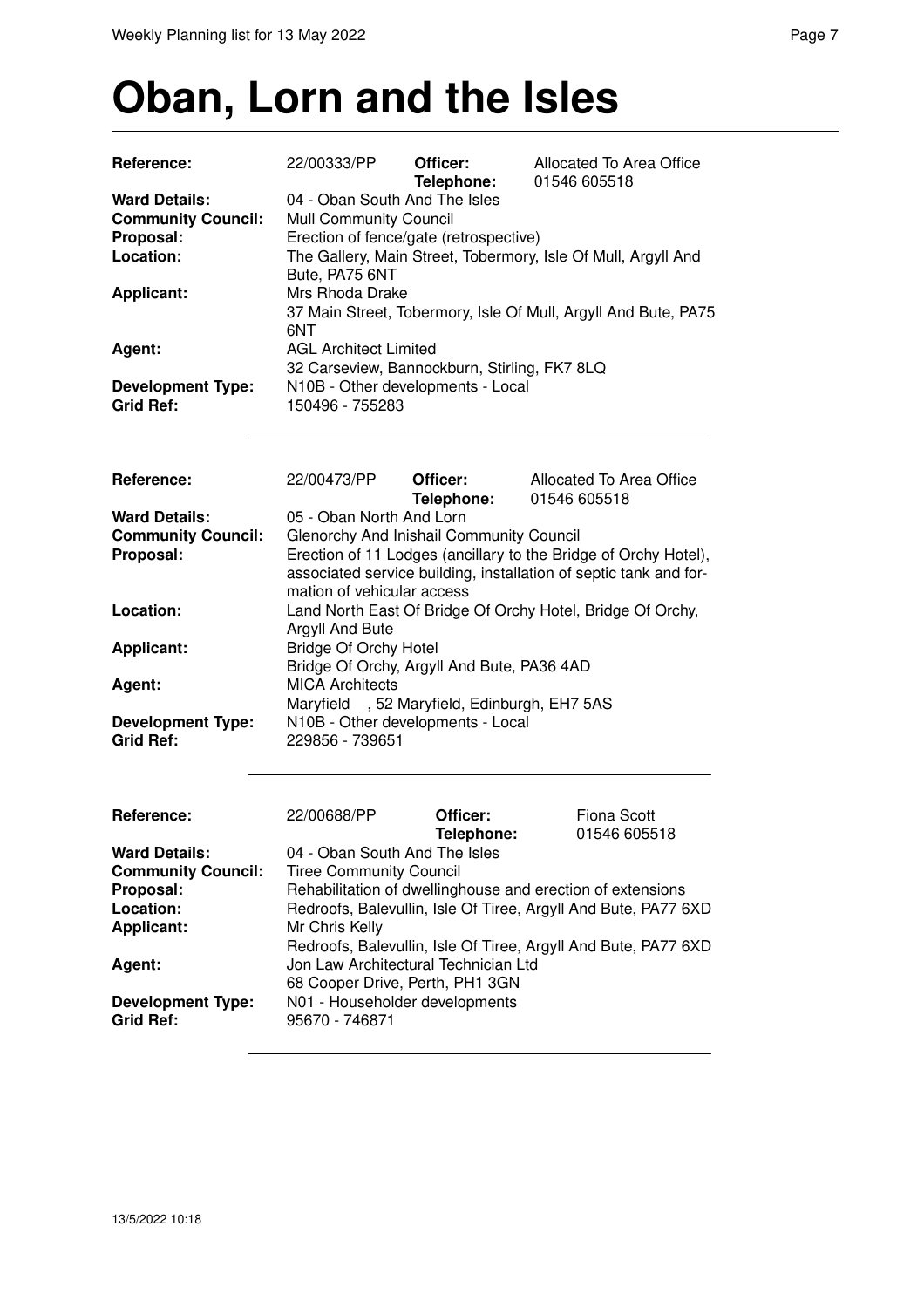| Reference:                                   | 22/00689/PP                                          | Officer:<br>Telephone: | Allocated To Area Office<br>01546 605518                   |
|----------------------------------------------|------------------------------------------------------|------------------------|------------------------------------------------------------|
| <b>Ward Details:</b>                         | 05 - Oban North And Lorn                             |                        |                                                            |
| <b>Community Council:</b>                    | <b>Ardchattan Community Council</b>                  |                        |                                                            |
| Proposal:                                    | Siting of mobile lodge                               |                        |                                                            |
| Location:                                    |                                                      |                        | Garden Ground Of Laurel Bank, North Connel, Oban, Argyll   |
|                                              | And Bute                                             |                        |                                                            |
| <b>Applicant:</b>                            | Mrs Marion McPherson                                 |                        |                                                            |
|                                              | And Bute, PA37 1RW                                   |                        | Mobile Lodge, 1 Laural Bank, North Connel, By Oban, Argyll |
| Agent:                                       | Allan Macaskill                                      |                        |                                                            |
|                                              |                                                      |                        | 5 Ferryfield Road, Connel, By Oban, Argyll And Bute, PA37  |
|                                              | 1SR                                                  |                        |                                                            |
| <b>Development Type:</b><br><b>Grid Ref:</b> | N10B - Other developments - Local<br>190897 - 735254 |                        |                                                            |

| Reference:                                   |                                                    |  | Allocated To Area Office<br>Telephone: 01546 605518 |
|----------------------------------------------|----------------------------------------------------|--|-----------------------------------------------------|
| <b>Ward Details:</b>                         | 05 - Oban North And Lorn                           |  |                                                     |
| <b>Community Council:</b>                    | Seil And Easdale Community Council                 |  |                                                     |
| Proposal:                                    |                                                    |  | Installation of 12 roof mounted photovoltaic panels |
| Location:                                    | 39 Easdale Island, Oban, Argyll And Bute, PA34 4TB |  |                                                     |
| <b>Applicant:</b>                            | Mr Ross Gamble                                     |  |                                                     |
|                                              |                                                    |  | 39 Easdale Island, Oban, Argyll And Bute, PA34 4TB  |
| Agent:                                       | Galbraith                                          |  |                                                     |
|                                              | 59 George Street, Edinburgh, EH2 2JG               |  |                                                     |
| <b>Development Type:</b><br><b>Grid Ref:</b> | N01 - Householder developments<br>173775 - 717020  |  |                                                     |

| <b>Reference:</b>         | 22/00846/PP                                                                           | Officer:<br>Telephone: | Emma Shaw<br>01546 605518 |
|---------------------------|---------------------------------------------------------------------------------------|------------------------|---------------------------|
| <b>Ward Details:</b>      | 05 - Oban North And Lorn                                                              |                        |                           |
| <b>Community Council:</b> | Avich And Kilchrenan Community Council                                                |                        |                           |
| Proposal:                 | Demolition of fire damaged dwellinghouse and erection of<br>replacement dwellinghouse |                        |                           |
| Location:                 | Kames, Dalavich, Taynuilt, Argyll And Bute, PA35 1HL                                  |                        |                           |
| <b>Applicant:</b>         | Mrs I McClounnan                                                                      |                        |                           |
|                           | Kames Cottage, Dalavich, Taynuilt, Argyll And Bute, PA35 1HL                          |                        |                           |
| Agent:                    | <b>DBP</b> Architects                                                                 |                        |                           |
|                           | 108 Saint Clair Street, Kirkcaldy, KY1 2BD                                            |                        |                           |
| <b>Development Type:</b>  | N03B - Housing - Local                                                                |                        |                           |
| <b>Grid Ref:</b>          | 196927 - 713313                                                                       |                        |                           |
|                           |                                                                                       |                        |                           |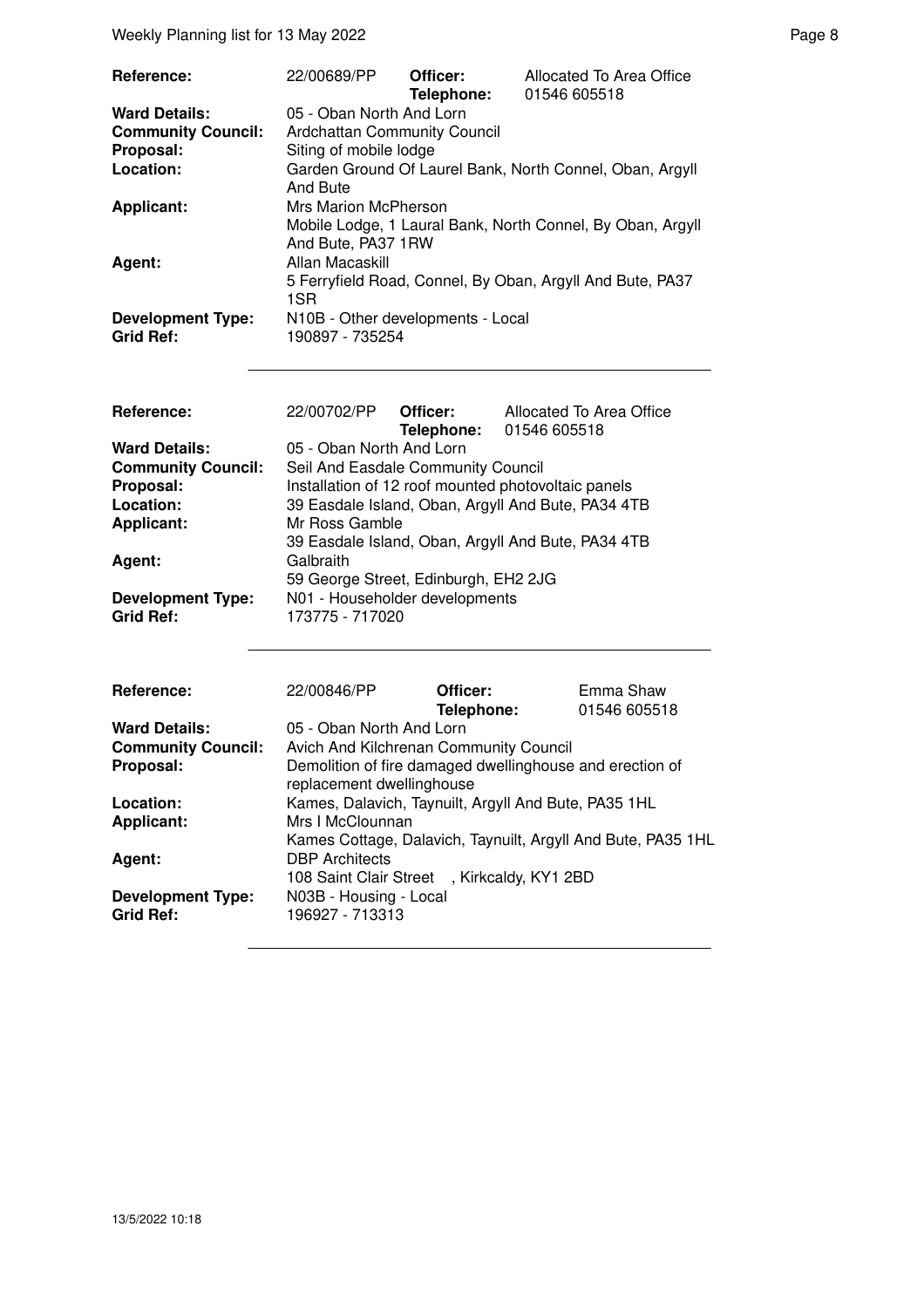| Reference:                                                                                       | 22/00947/TELNOT                                                                                                                                                                                                                 | Officer:<br>Telephone: | Allocated To Area Office<br>01546 605518                    |  |  |
|--------------------------------------------------------------------------------------------------|---------------------------------------------------------------------------------------------------------------------------------------------------------------------------------------------------------------------------------|------------------------|-------------------------------------------------------------|--|--|
| <b>Ward Details:</b><br><b>Community Council:</b><br>Proposal:<br>Location:<br><b>Applicant:</b> | 05 - Oban North And Lorn<br>Glenorchy And Inishail Community Council<br>Installation of antenna on existing tower<br>Dalmally Upper Telecommunications Mast, Dalmally, Argyll And<br><b>Bute</b><br>Cell:cm Chartered Surveyors |                        |                                                             |  |  |
|                                                                                                  | G33 4EL                                                                                                                                                                                                                         |                        | 216-218 Wright Business Centre, 1 Lonmay Road, Glasgow,     |  |  |
| Agent:                                                                                           | N/A                                                                                                                                                                                                                             |                        |                                                             |  |  |
| <b>Development Type:</b><br><b>Grid Ref:</b>                                                     | N0 - not required for statutory returns<br>216480 - 723002                                                                                                                                                                      |                        |                                                             |  |  |
| Reference:                                                                                       | 22/00948/TELNOT                                                                                                                                                                                                                 | Officer:<br>Telephone: | Allocated To Area Office<br>01546 605518                    |  |  |
| <b>Ward Details:</b><br><b>Community Council:</b>                                                | 04 - Oban South And The Isles<br><b>Mull Community Council</b>                                                                                                                                                                  |                        |                                                             |  |  |
| Proposal:                                                                                        |                                                                                                                                                                                                                                 |                        | Proposed upgrade works at existing telecommunications mast  |  |  |
| Location:                                                                                        | And Bute                                                                                                                                                                                                                        |                        | Telecommunications Torosay, Craignure, Isle Of Mull, Argyll |  |  |
| <b>Applicant:</b>                                                                                | The Harlequin Group<br>6TQ                                                                                                                                                                                                      |                        | Rutland House, 5 Allen Road, Livingston, West Lothian, EH54 |  |  |
| Agent:                                                                                           | N/A                                                                                                                                                                                                                             |                        |                                                             |  |  |
| <b>Development Type:</b><br><b>Grid Ref:</b>                                                     | N0 - not required for statutory returns<br>169176 - 735198                                                                                                                                                                      |                        |                                                             |  |  |
| Reference:                                                                                       | 22/00952/TELNOT                                                                                                                                                                                                                 | Officer:<br>Telephone: | Allocated To Area Office<br>01546 605518                    |  |  |
| <b>Ward Details:</b><br><b>Community Council:</b>                                                | 05 - Oban North And Lorn<br><b>Connel Community Council</b>                                                                                                                                                                     |                        |                                                             |  |  |
| Proposal:                                                                                        | Installation of 9m light pole                                                                                                                                                                                                   |                        |                                                             |  |  |
| Location:                                                                                        | Bute                                                                                                                                                                                                                            |                        | Land At Culnadalloch Farm, Achnacloich, Oban, Argyll And    |  |  |
| <b>Applicant:</b>                                                                                | Openreach<br>DD11BA                                                                                                                                                                                                             |                        | Pp 337, Telephone House, 21 Ward Road, Dundee, Angus,       |  |  |
| Agent:                                                                                           | N/A                                                                                                                                                                                                                             |                        |                                                             |  |  |
| <b>Development Type:</b><br><b>Grid Ref:</b>                                                     | N0 - not required for statutory returns<br>194826 - 733268                                                                                                                                                                      |                        |                                                             |  |  |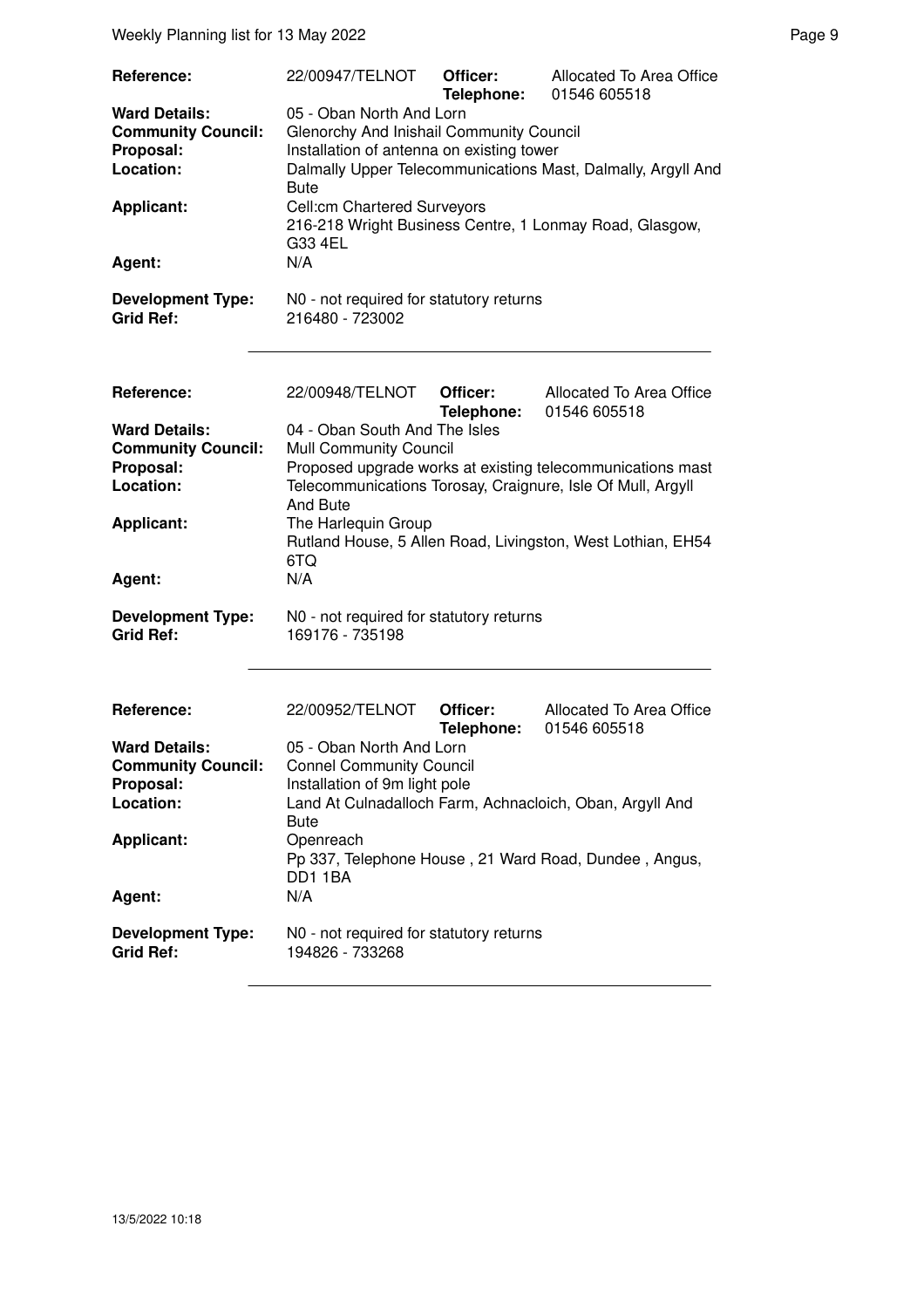Weekly Planning list for 13 May 2022 **Page 10** Page 10

| Reference:<br><b>Ward Details:</b><br><b>Community Council:</b><br>Proposal:<br>Location:<br><b>Applicant:</b><br>Agent:<br><b>Development Type:</b> | 22/00953/TELNOT<br>05 - Oban North And Lorn<br><b>Connel Community Council</b><br>Installation of 9 metre light pole<br>Land Outside Rakaia And Piako, Connel, Argyll And Bute<br>Openreach<br>N/A<br>N0 - not required for statutory returns                           | Officer:<br>Telephone: | Allocated To Area Office<br>01546 605518<br>Room 101A, Newtown ATE/MTW, Pool Road, Newtown, Powys |  |
|------------------------------------------------------------------------------------------------------------------------------------------------------|-------------------------------------------------------------------------------------------------------------------------------------------------------------------------------------------------------------------------------------------------------------------------|------------------------|---------------------------------------------------------------------------------------------------|--|
| <b>Grid Ref:</b><br>Reference:                                                                                                                       | 190552 - 734058<br>22/00961/NMA                                                                                                                                                                                                                                         | Officer:               | Fiona Scott                                                                                       |  |
| <b>Ward Details:</b><br><b>Community Council:</b><br>Proposal:                                                                                       | Telephone:<br>01546 605518<br>04 - Oban South And The Isles<br><b>Oban Community Council</b><br>Non-Material Amendment to Planning Permission reference<br>21/00462/PP (Alterations and extension) Reduction in size of<br>extension and introduction of screen fencing |                        |                                                                                                   |  |
| Location:<br><b>Applicant:</b><br>Agent:                                                                                                             | 1A Hayfield, Oban, Argyll And Bute, PA34 4PJ<br>Kerr Newbigging And Gillian MacIntyre<br>Glen Cottage, Hayfield, Oban, Argyll And Bute, PA34 4PJ<br>Beaton And McMurchy Architects Ltd.<br>The Studio, Tigh Na Glaic, Taynuilt, Argyll And Bute, PA35 1JW               |                        |                                                                                                   |  |
| <b>Development Type:</b><br>Grid Ref:                                                                                                                | NMA_4W - NMA - Householder (4 wk target)<br>184773 - 728357                                                                                                                                                                                                             |                        |                                                                                                   |  |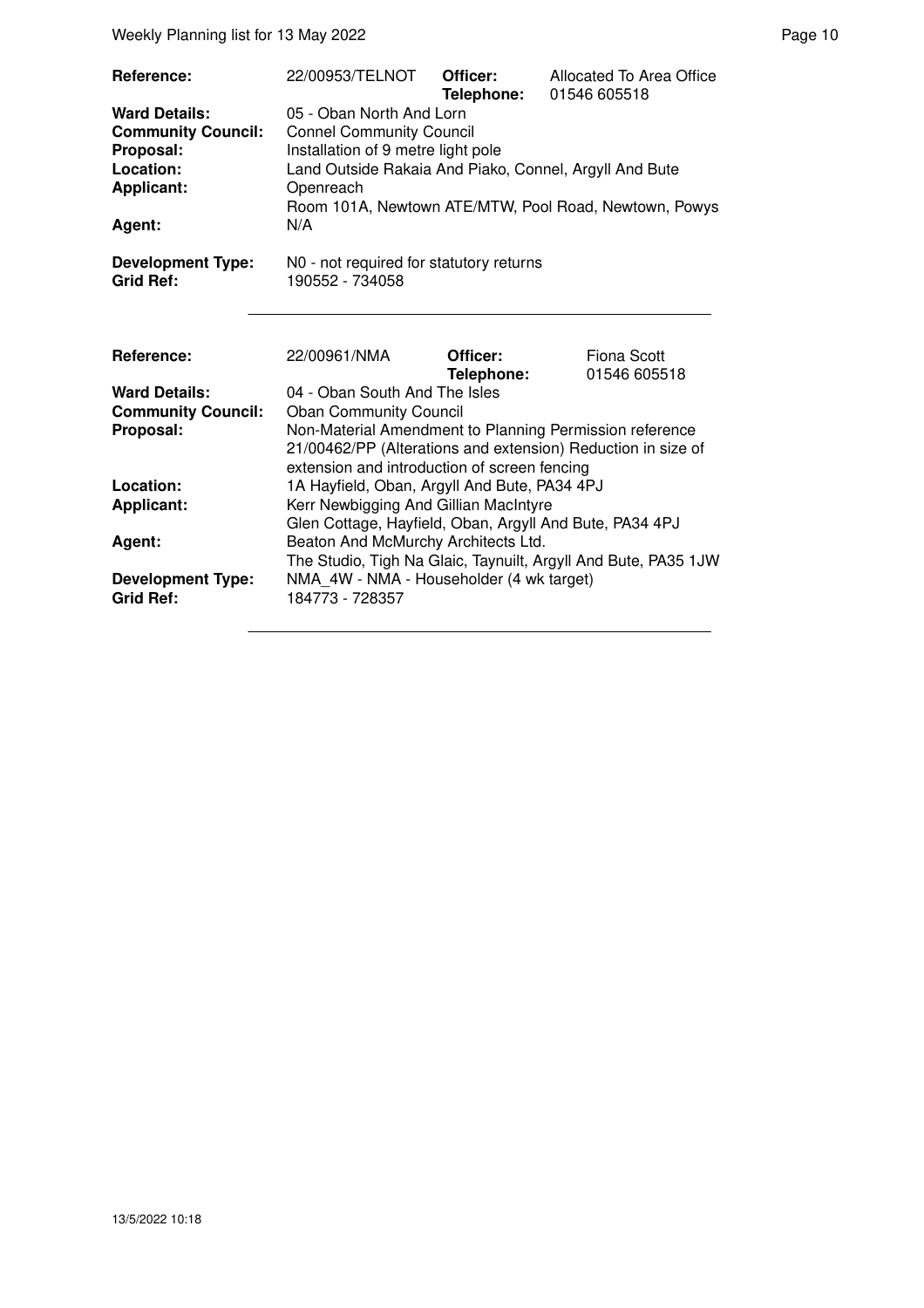## **Mid Argyll, Kintyre and Islay**

| Reference:                                   | 21/02518/PP                                       | Officer:<br>Telephone: | Allocated To Area Office<br>01546 605518                           |
|----------------------------------------------|---------------------------------------------------|------------------------|--------------------------------------------------------------------|
| <b>Ward Details:</b>                         | 02 - Kintyre And The Islands                      |                        |                                                                    |
| <b>Community Council:</b>                    | <b>Tarbert And Skipness Community Council</b>     |                        |                                                                    |
| Proposal:                                    |                                                   |                        | Erection of garden shed and formation of slab and gravel path      |
| Location:                                    |                                                   |                        | Alma Cottage, Big Brae, Tarbert, Argyll And Bute, PA29 6UQ         |
| <b>Applicant:</b>                            | Mr James Stewart                                  |                        |                                                                    |
|                                              |                                                   |                        | Alma Cottage, Big Brae, Tarbert, Argyll And Bute, PA29 6UQ         |
| Agent:                                       | N/A                                               |                        |                                                                    |
| <b>Development Type:</b>                     | N01 - Householder developments                    |                        |                                                                    |
| <b>Grid Ref:</b>                             | 186893 - 668733                                   |                        |                                                                    |
| Reference:                                   | 22/00379/PP                                       | Officer:               | Allocated To Area Office                                           |
|                                              |                                                   | Telephone:             | 01546 605518                                                       |
| <b>Ward Details:</b>                         | 02 - Kintyre And The Islands                      |                        |                                                                    |
| <b>Community Council:</b>                    | <b>Tarbert And Skipness Community Council</b>     |                        |                                                                    |
| Proposal:                                    |                                                   |                        | Siting of 3 portable containers (retrospective) and erection of    |
|                                              | fencing and access gates                          |                        |                                                                    |
| Location:                                    | 6UF                                               |                        | Factory East Pier, Pier Road, Tarbert, Argyll And Bute, PA29       |
| <b>Applicant:</b>                            | Mr Jamie MacMillan                                |                        |                                                                    |
|                                              |                                                   |                        | 6 Campbeltown Road, Tarbert, Argyll And Bute, PA29 6SX             |
| Agent:                                       | Architectural Illustration                        |                        |                                                                    |
|                                              |                                                   |                        | The Studio , Lunga Mill, Ardfern, Argyll And Bute, PA31 8UU        |
| <b>Development Type:</b>                     | N10B - Other developments - Local                 |                        |                                                                    |
| <b>Grid Ref:</b>                             | 187523 - 668811                                   |                        |                                                                    |
|                                              |                                                   |                        |                                                                    |
| Reference:                                   | 22/00491/PP                                       | Officer:<br>Telephone: | Allocated To Area Office<br>01546 605518                           |
| <b>Ward Details:</b>                         | 03 - Mid Argyll                                   |                        |                                                                    |
| <b>Community Council:</b>                    | Lochgilphead Community Council                    |                        |                                                                    |
| Proposal:                                    |                                                   |                        | Replace existing lean-to roof from asbestos roofing to pre-cast    |
|                                              |                                                   |                        | tiles, installation of 2 rooflights and alterations to rear ground |
|                                              | floor fenestration                                |                        |                                                                    |
| Location:                                    |                                                   |                        | 10 Cairnbaan Cottages, Cairnbaan, Lochgilphead, Argyll And         |
|                                              | Bute, PA31 8SJ                                    |                        |                                                                    |
| <b>Applicant:</b>                            | Mr David Nicholls                                 |                        |                                                                    |
|                                              |                                                   |                        | 10 Cairnbaan Cottages, Cairnbaan, Lochgilphead, Argyll And         |
|                                              | Bute, PA31 8SJ                                    |                        |                                                                    |
| Agent:                                       | Nathan Cunningham                                 |                        |                                                                    |
|                                              | 10 Princes Terrace, Glasgow, G12 9JP              |                        |                                                                    |
| <b>Development Type:</b><br><b>Grid Ref:</b> | N01 - Householder developments<br>182998 - 690853 |                        |                                                                    |
|                                              |                                                   |                        |                                                                    |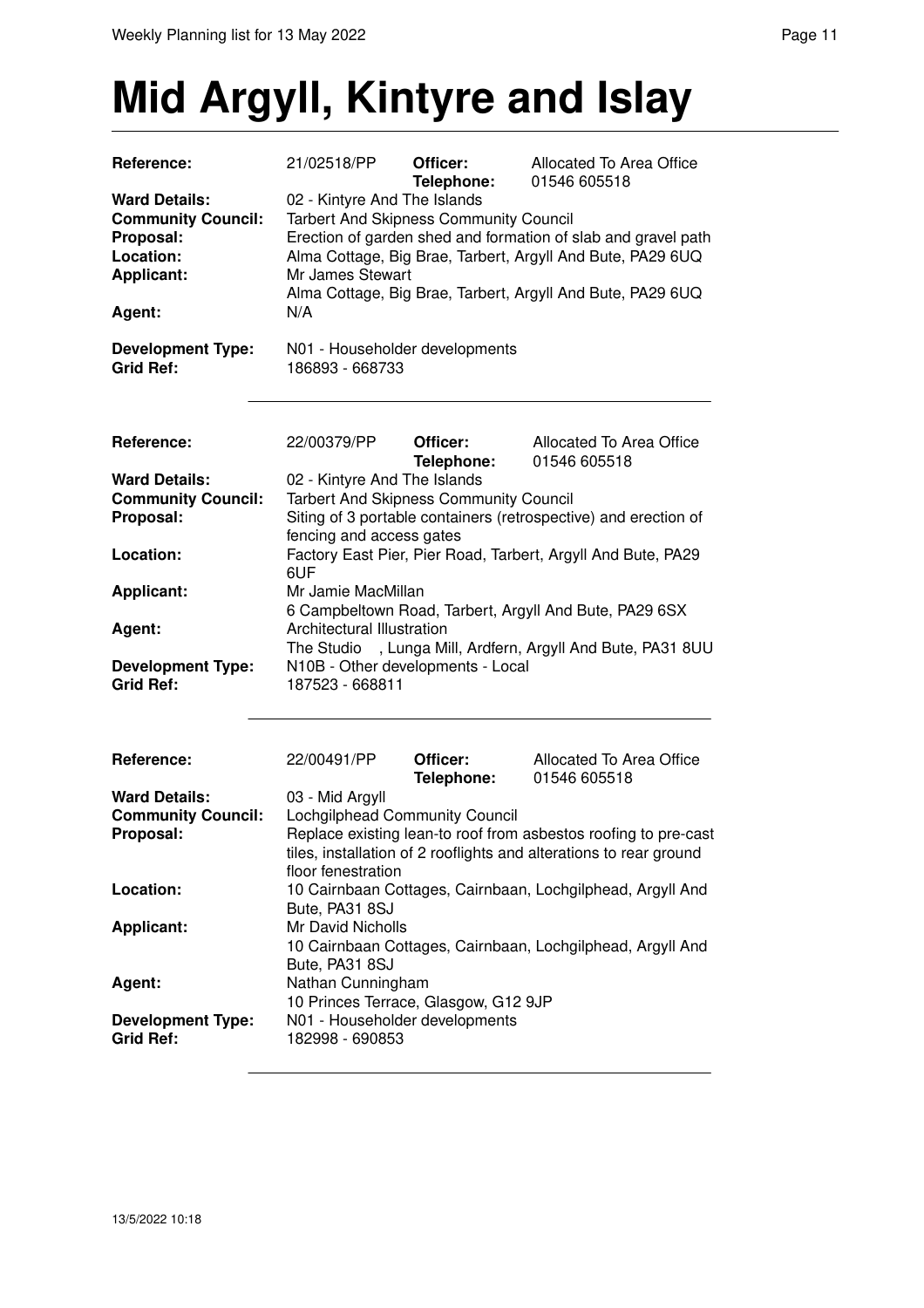Weekly Planning list for 13 May 2022 **Page 12** Page 12

| Reference:                                   | 22/00514/PP                                | Officer:<br>Telephone: | Allocated To Area Office<br>01546 605518                                                                                     |
|----------------------------------------------|--------------------------------------------|------------------------|------------------------------------------------------------------------------------------------------------------------------|
| <b>Ward Details:</b>                         | 03 - Mid Argyll                            |                        |                                                                                                                              |
| <b>Community Council:</b>                    | <b>Craignish Community Council</b>         |                        |                                                                                                                              |
| Proposal:                                    | reference 19/01063/PP)                     |                        | Erection of dwellinghouse, detached car port and poly tunnel<br>(Amended design and position relative to planning permission |
| Location:                                    | And Bute, PA31 8JA                         |                        | Leirsinn Mhor, Ardlarach Road, Ardfern, Lochgilphead, Argyll                                                                 |
| <b>Applicant:</b>                            | Mr Robin FitzPatrick<br>And Bute, PA31 8JA |                        | Leirsinn Mhor, Ardlarach Road, Ardfern, Lochgilphead, Argyll                                                                 |
| Agent:                                       | <b>R A Scott Consultants</b><br>6XZ        |                        | Rionnagan House, Dunmore, Tarbert, Argyll And Bute, PA29                                                                     |
| <b>Development Type:</b><br><b>Grid Ref:</b> | N03B - Housing - Local<br>180423 - 704672  |                        |                                                                                                                              |

| Reference:                                   | 22/00539/PP                                                        | <b>Officer:</b><br>Telephone: | Allocated To Area Office<br>01546 605518                       |
|----------------------------------------------|--------------------------------------------------------------------|-------------------------------|----------------------------------------------------------------|
| <b>Ward Details:</b>                         | 02 - Kintyre And The Islands                                       |                               |                                                                |
| <b>Community Council:</b>                    | <b>Islay Community Council</b>                                     |                               |                                                                |
| Proposal:                                    | installation of sewage treatment plant                             |                               | Alterations and conversion of byre to form dwellinghouse and   |
| Location:                                    | <b>PA477SG</b>                                                     |                               | Brookfield House, Portnahaven, Isle Of Islay, Argyll And Bute, |
| <b>Applicant:</b>                            | Mr Simon Coughlin<br><b>PA477SG</b>                                |                               | Brookfield House, Portnahaven, Isle Of Islay, Argyll And Bute, |
| Agent:                                       | <b>MGA Architecture</b><br>22 Rubislaw Terrace, Aberdeen, AB10 1XE |                               |                                                                |
| <b>Development Type:</b><br><b>Grid Ref:</b> | N03B - Housing - Local<br>117048 - 652263                          |                               |                                                                |

| Reference:                | 22/00545/PPP                           | Officer:   | Allocated To Area Office                                        |
|---------------------------|----------------------------------------|------------|-----------------------------------------------------------------|
|                           |                                        | Telephone: | 01546 605518                                                    |
| <b>Ward Details:</b>      | 02 - Kintyre And The Islands           |            |                                                                 |
| <b>Community Council:</b> | <b>Islay Community Council</b>         |            |                                                                 |
| Proposal:                 | Site for the erection of dwellinghouse |            |                                                                 |
| Location:                 |                                        |            | Plot 1 Whytefield, Land East Of Antrim View, Isle Of Islay,     |
|                           | Argyll And Bute                        |            |                                                                 |
| <b>Applicant:</b>         | Glenmachrie Properties Ltd             |            |                                                                 |
|                           |                                        |            | Glenmachrie, Glenegedale, Port Ellen, Isle Of Islay, Argyll And |
|                           | Bute, PA42 7AQ                         |            |                                                                 |
| Agent:                    | <b>Bowman Stewart</b>                  |            |                                                                 |
|                           |                                        |            | 1 Victoria Buildings, 34 Union Street, Lochgilphead, Argyll And |
|                           | Bute, PA31 8JS                         |            |                                                                 |
| <b>Development Type:</b>  | N03B - Housing - Local                 |            |                                                                 |
| <b>Grid Ref:</b>          | 136258 - 645968                        |            |                                                                 |
|                           |                                        |            |                                                                 |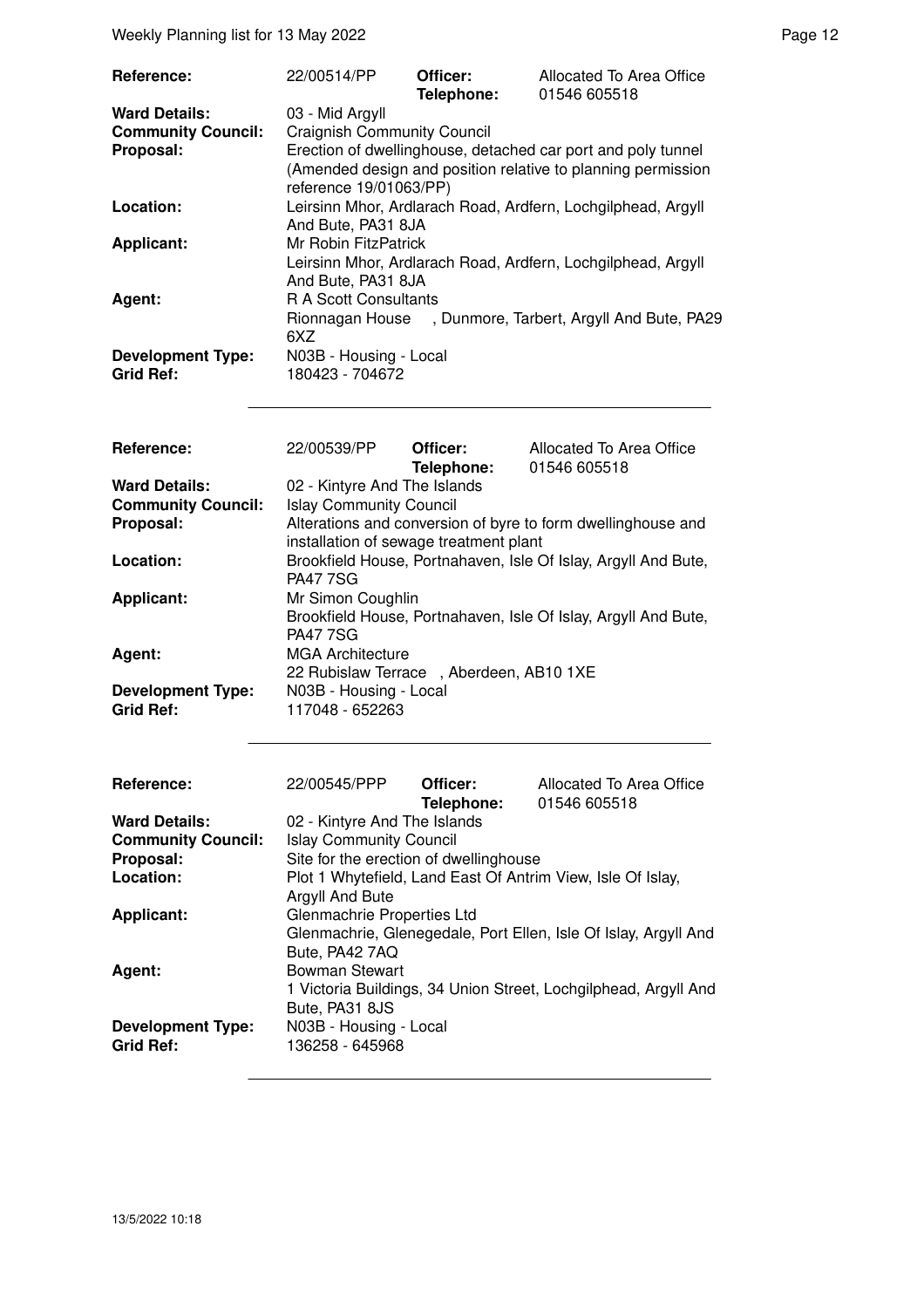Weekly Planning list for 13 May 2022 **Page 13** Page 13

| <b>Reference:</b>                            | 22/00667/PP                                                    | Officer:<br>Telephone: | Allocated To Area Office<br>01546 605518                     |
|----------------------------------------------|----------------------------------------------------------------|------------------------|--------------------------------------------------------------|
| <b>Ward Details:</b>                         | 02 - Kintyre And The Islands                                   |                        |                                                              |
| <b>Community Council:</b>                    | <b>Colonsay Community Council</b>                              |                        |                                                              |
| Proposal:                                    |                                                                |                        | Erection of croft house and installation of septic tank      |
| Location:                                    | <b>PA61 7YT</b>                                                |                        | Woody End Croft, Uragaig, Isle Of Colonsay, Argyll And Bute, |
| <b>Applicant:</b>                            | Mr Phil Jones<br><b>PA61 7YT</b>                               |                        | Woody End Croft, Uragaig, Isle Of Colonsay, Argyll And Bute, |
| Agent:                                       | Roderick James Architects<br>60 First Avenue, Glasgow, G44 3UB |                        |                                                              |
| <b>Development Type:</b><br><b>Grid Ref:</b> | N03B - Housing - Local<br>139538 - 697782                      |                        |                                                              |

| Reference:                                   | 22/00677/PP                                              | Officer:<br>Telephone: | Allocated To Area Office<br>01546 605518                                                                                              |  |
|----------------------------------------------|----------------------------------------------------------|------------------------|---------------------------------------------------------------------------------------------------------------------------------------|--|
| <b>Ward Details:</b>                         | 03 - Mid Argyll                                          |                        |                                                                                                                                       |  |
| <b>Community Council:</b>                    | Lochgilphead Community Council                           |                        |                                                                                                                                       |  |
| Proposal:                                    | tank                                                     |                        | Change of use from agricultural land to touring campsite, 3 hol-<br>iday chalets, erection of hub building and installation of septic |  |
| Location:                                    | Proposed Touring Site Achnaba, Port Ann, Argyll And Bute |                        |                                                                                                                                       |  |
| <b>Applicant:</b>                            | M & K MacLeod Ltd                                        |                        |                                                                                                                                       |  |
|                                              | Kilmory, Lochgilphead, Argyll And Bute, PA31 8RR         |                        |                                                                                                                                       |  |
| Agent:                                       | <b>CMM Architects</b>                                    |                        |                                                                                                                                       |  |
|                                              | Floor 2, 202 Bath Street, Glasgow, G2 4HW                |                        |                                                                                                                                       |  |
| <b>Development Type:</b><br><b>Grid Ref:</b> | N10B - Other developments - Local<br>190622 - 686527     |                        |                                                                                                                                       |  |

| <b>Reference:</b>                            | 22/00680/PP                                                                                                             | Officer:<br>Telephone: | Derek Wilson<br>01546 605518 |
|----------------------------------------------|-------------------------------------------------------------------------------------------------------------------------|------------------------|------------------------------|
| <b>Ward Details:</b>                         | 03 - Mid Argyll                                                                                                         |                        |                              |
| <b>Community Council:</b>                    | <b>West Lochfyne Community Council</b>                                                                                  |                        |                              |
| Proposal:                                    | Erection of 8 dwellinghouses and formation of vehicular access                                                          |                        |                              |
| Location:                                    | Land East Of Knock Farmhouse, Upper Lochgair, Lochgair,<br>Argyll And Bute                                              |                        |                              |
| <b>Applicant:</b>                            | <b>MacLeod Construction Ltd</b><br>M & K Offices, Kilmory Industrial Estate, Lochgilphead, Argyll<br>And Bute, PA31 8RR |                        |                              |
| Agent:                                       | John Peace Associates<br>83 Argyll Street, Lochgilphead, PA31 8NE                                                       |                        |                              |
| <b>Development Type:</b><br><b>Grid Ref:</b> | N03B - Housing - Local<br>192114 - 690334                                                                               |                        |                              |